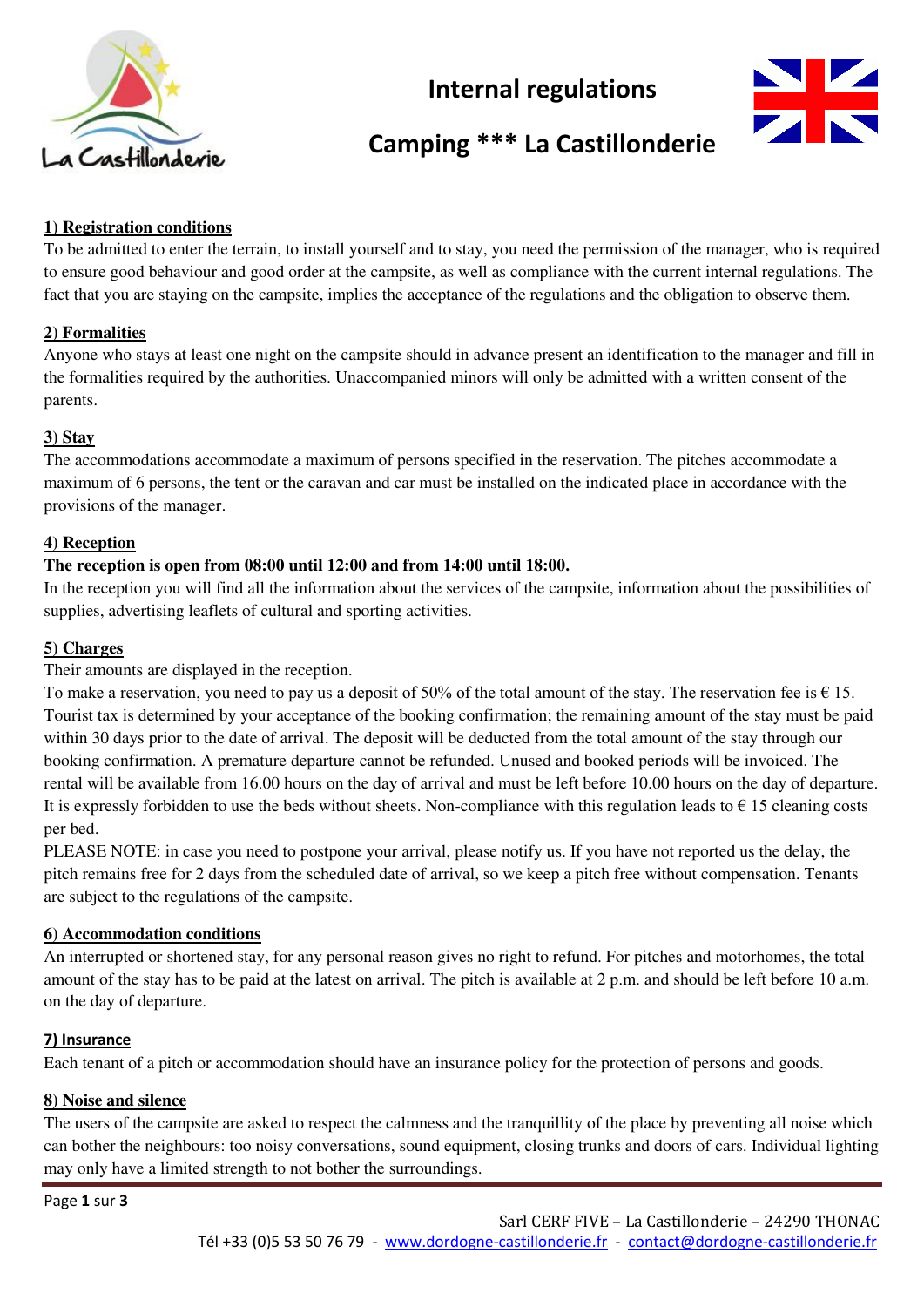# **The silence must be respected between 23.00 and 08.00 hrs.**

# **From 23:00 children and minors must obligatory be with their parents.**

In case of departure early in the morning, please park your car on the night parking.

### **9) Pets**

Dogs are only allowed if they are calm, vaccinated and tattooed. A recent vaccination booklet must be shown to the manager or his representative at arrival. Pets are allowed on the campsite (except for dogs of categories 1 and 2). It is forbidden to let dogs enter the sanitary. Dogs must be leashed constantly and should not be left alone on the campsite. Their owners are civilly responsible for them. Owners are required to keep them clean. The management is not liable for any damage caused by pets (objects or persons).

If the accommodations are not left in an immaculate state, the costs for cleaning and/or disinfection may be charged.

# **10) Visitors**

For legal and security reasons, **the visitors must report to reception to sign the attendance register**. The capacity of the campsite may under no circumstances be exceeded. Therefore, above the contractual capacity of the accommodations and pitches, **visitors who will be admitted during the day** have to pay a fee:

Visitor  $-2h$  = free Visitor +  $2h = 2\varepsilon$  $Pet = 2€$ 

# **11) Traffic and parking of vehicles**

The speed is limited to 10 km/h within the campsite and 30 km/h near the campsite.

**Traffic is forbidden from 23:00 until 08:00; a barrier will close the access to the campsite.** Overnight parking is available behind the sanitary facilities or next to the bins. In any case it is recommended to take the usual precautions to protect your belongings. Each takes care of parking his vehicle on his pitch, without obstructing the traffic on the campsite. One single vehicle per pitch is foreseen.

### **12) Respect of the place**

Each one needs to respect the tidiness, hygiene and the design of the terrain, especially the sanitary: - the wash and the dishes need to be done in the appropriate sanitary sinks before 23:00; - waste water should be emptied in the appropriate facilities. It is forbidden to throw the waste water on the ground or in the lake; - domestic waste should be deposited in the containers, sorted in the appropriate waste bins behind the sanitary, newspapers/magazines and batteries at the reception; hanging of laundry should be done as discreet as possible with respect for the neighbours and should not be hung in the trees; - plants and the flowers decorations should be respected; - the pitch should be kept in the same condition as the camper has found it at his arrival.

*For the sake of the preservation of water reserves, it is forbidden to play with drinking water from the taps.* 

#### **13)Safety**

**Open fires (charcoal or wood barbecues) are strictly forbidden; only gas and electric barbecues are permitted.** Portable stoves should not be used in hazardous conditions.

In the event of a fire, inform the management team immediately (at reception or at the managers' house next to the main building). Fire extinguishers are at your disposal (remove and use if necessary) near the lamp posts – there are also fire hoses across the site. Please go to the meeting point calmly following the evacuation signs. A first aid box is located at reception or at the bar. Users are asked to take necessary precautions against theft. Children must be supervised by their parents at all times. Rough games around the swimming pool, on the terrace and in the sanitary facilities are not permitted.

#### **14) Swimming pool**

A swimming pool is available for the campers. *The swimming pool is not guarded.*